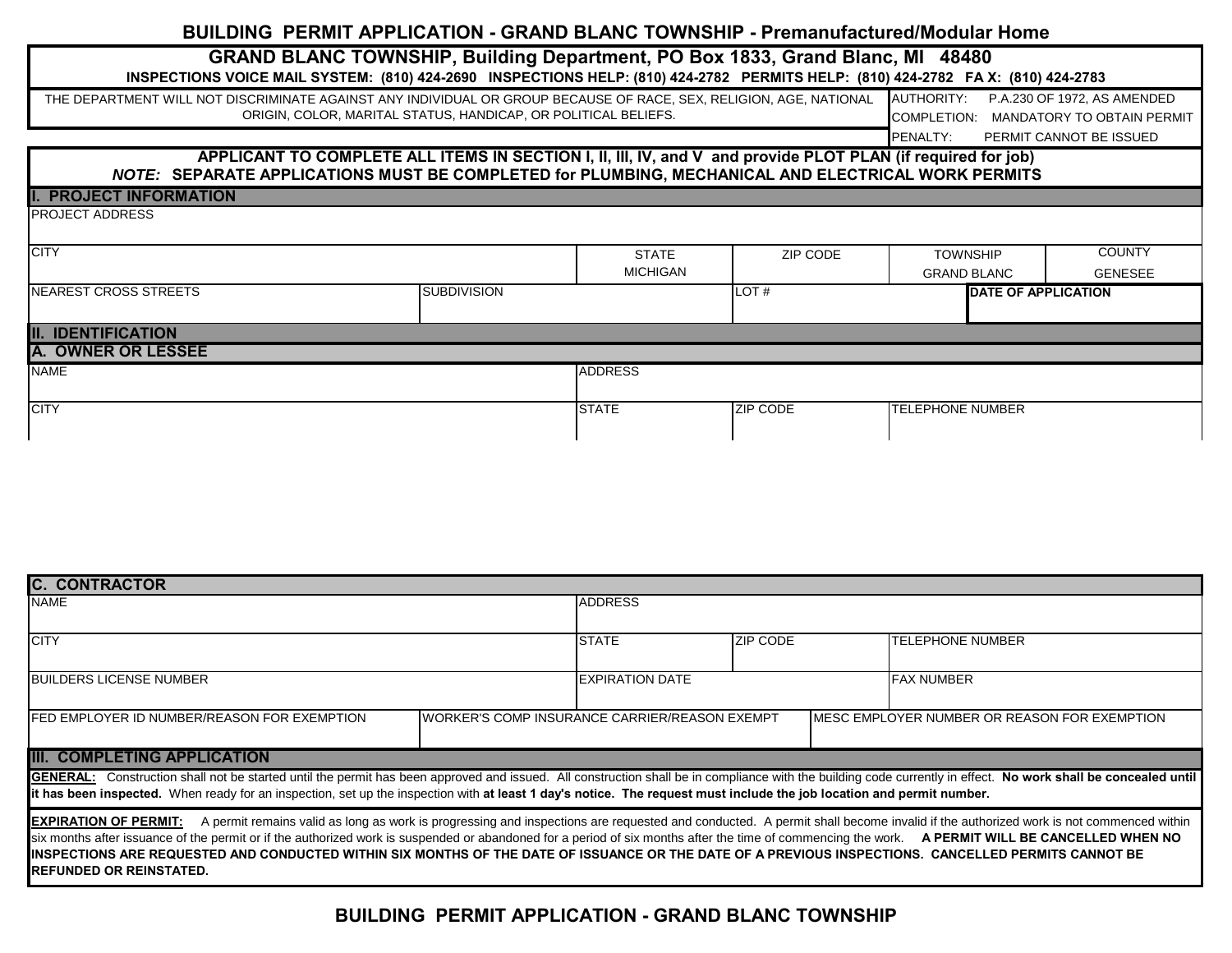| III. COMPLETING APPLICATION (CONTINUED)<br>REQUIRED SUBMITTALS and INFORMATION for |           | A. PLEASE PROVIDE A COMPLETE DESCRIPTION OF THE WORK TO BE COMPLETED |                       |                                          |                                     |
|------------------------------------------------------------------------------------|-----------|----------------------------------------------------------------------|-----------------------|------------------------------------------|-------------------------------------|
| <b>Construction Projects</b>                                                       | C         | <b>UNDER THIS PERMIT:</b>                                            |                       |                                          |                                     |
| <b>Premanufactured Home (IN Park)</b>                                              | Н         |                                                                      |                       |                                          |                                     |
| Building system approval report                                                    | A<br>N    |                                                                      |                       |                                          |                                     |
| Site Inspection PRIOR to placement of home is required                             | G         |                                                                      |                       |                                          |                                     |
|                                                                                    | E         |                                                                      |                       |                                          |                                     |
|                                                                                    | ${\bf S}$ |                                                                      |                       |                                          |                                     |
|                                                                                    |           |                                                                      |                       |                                          |                                     |
|                                                                                    |           |                                                                      |                       |                                          |                                     |
| <b>Modular Home (Set on Private Lot)</b>                                           |           |                                                                      |                       |                                          |                                     |
| Approval from Department of Planning & Zoning                                      |           |                                                                      |                       |                                          |                                     |
| Building system approval report                                                    |           |                                                                      |                       |                                          |                                     |
| Complete Plot Plan<br><b>Complete Foundation Information</b>                       |           |                                                                      |                       |                                          |                                     |
|                                                                                    |           |                                                                      |                       |                                          |                                     |
|                                                                                    |           |                                                                      |                       |                                          |                                     |
| DECK (also complete section for decks w/new house)                                 |           |                                                                      |                       |                                          |                                     |
| Joist Size                                                                         |           |                                                                      |                       |                                          |                                     |
| Post Size                                                                          |           |                                                                      |                       |                                          |                                     |
| <b>Beam Size</b>                                                                   |           |                                                                      |                       |                                          |                                     |
| Size of Deck and Height<br>from Grade                                              |           |                                                                      |                       |                                          |                                     |
| Complete Plot Plan                                                                 |           |                                                                      |                       |                                          |                                     |
|                                                                                    |           |                                                                      |                       |                                          |                                     |
| <b>REMODEL - RESIDENTIAL</b>                                                       |           |                                                                      |                       |                                          |                                     |
| Smoke Detectors Must be Upgraded/Hardwired entire structure                        |           |                                                                      |                       |                                          |                                     |
| Floor Plan Required                                                                |           |                                                                      |                       |                                          |                                     |
| SHED/BARN/POLE BARN/GARAGE - Over 200 Sq Ft                                        |           | Required Inspections May Include:                                    | Foundation -- Subsoil | <b>Backfill</b>                          | Footing --<br><b>Trench Footing</b> |
| Wall Height                                                                        |           |                                                                      | Pea Rock              | Masonry                                  | Rough                               |
| Pitch of Roof                                                                      |           |                                                                      | Underslab             | Posthole (if deck<br>included in permit) | Final/Occupancy                     |
| Size of Structure                                                                  |           |                                                                      |                       |                                          |                                     |
| Complete Plot Plan - Rat Wall Required                                             |           |                                                                      |                       |                                          |                                     |
|                                                                                    |           |                                                                      |                       |                                          |                                     |
| HOMEOWNER OBTAINING OWN PERMIT Sign Page 4                                         |           |                                                                      |                       |                                          |                                     |
|                                                                                    |           | <b>BUILDING PERMIT APPLICATION - GRAND BLANC TOWNSHIP</b>            |                       |                                          |                                     |

THIS PAGE IS ONLY REQUIRED FOR THE CONSTRUCTION OF A NEW HOUSE, AN ADDITION TO AN EXISTING HOUSE, OR FOR COMMERCIAL/INDUSTRIAL PERMITS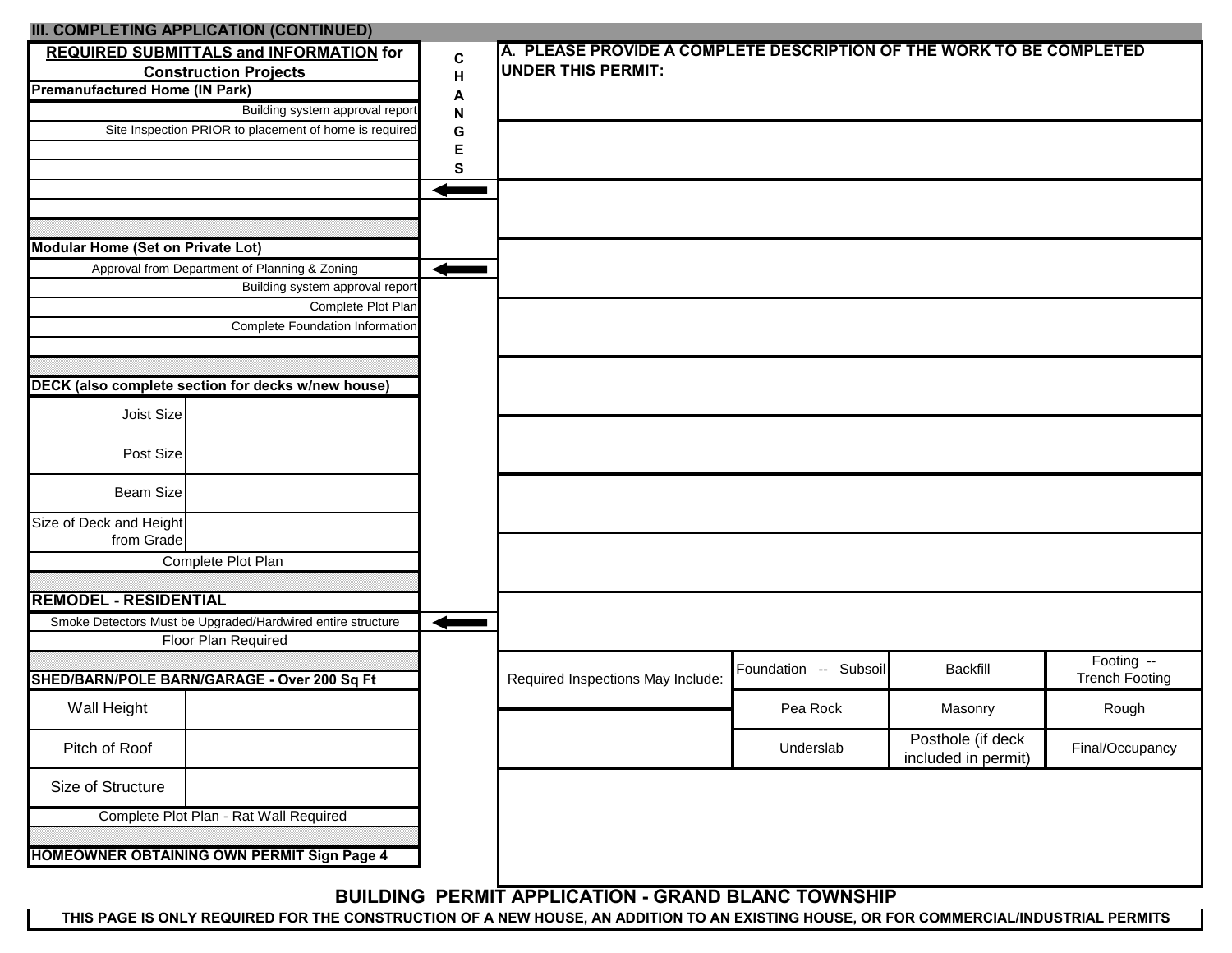| A. PRINCIPAL TYPE OF FRAME               |                                 |                             |                                                                  |                          |                      |                            |                   |                                        |                     |                  |                             |                                     |  |  |  |
|------------------------------------------|---------------------------------|-----------------------------|------------------------------------------------------------------|--------------------------|----------------------|----------------------------|-------------------|----------------------------------------|---------------------|------------------|-----------------------------|-------------------------------------|--|--|--|
| Masonry, Wall Bearing                    |                                 |                             | Wood Frame                                                       |                          |                      | <b>Structural Steel</b>    |                   |                                        | Reinforced Concrete |                  | Other                       |                                     |  |  |  |
| <b>B. PRINCIPAL TYPE OF HEATING FUEL</b> |                                 |                             |                                                                  |                          |                      | C. TYPE OF SEWAGE DISPOSAL |                   |                                        |                     |                  | D. TYPE OF WATER SUPPLY     |                                     |  |  |  |
| $\overline{O}$<br>Gas                    | Electric                        | Other                       |                                                                  |                          | <b>Public Co</b>     |                            | <b>Public Co</b>  | <b>Private Well</b>                    |                     |                  |                             |                                     |  |  |  |
| <b>TYPE OF MECHANICAL</b>                |                                 |                             |                                                                  |                          |                      |                            |                   |                                        |                     |                  |                             |                                     |  |  |  |
| <b>WILL THERE BE AIR CONDITIONING?</b>   |                                 |                             |                                                                  | <b>YES</b>               |                      | <b>NO</b>                  |                   | <b>WILL THERE BE FIRE SUPPRESSION?</b> |                     |                  | <b>YES</b>                  | <b>NO</b>                           |  |  |  |
| <b>DIMENSIONS/DATA</b>                   |                                 |                             | this section MUST be complete for new construction and additions |                          |                      |                            |                   |                                        |                     |                  |                             |                                     |  |  |  |
| <b>Street Frontage</b>                   |                                 |                             | # Residential Units                                              |                          |                      |                            | Stories (#)       |                                        |                     |                  | Fireplaces (#)              |                                     |  |  |  |
| <b>Front Setback</b>                     |                                 |                             |                                                                  | Elevators/Escalators (#) |                      |                            | Bedrooms (#)      |                                        |                     |                  | Garage Area (SF)            |                                     |  |  |  |
| <b>Rear Setback</b>                      |                                 |                             | Office/Sales                                                     |                          |                      |                            | Full Baths (#)    |                                        |                     |                  | Enclosed Parking (#)        |                                     |  |  |  |
| Left Setback                             |                                 |                             | Service                                                          |                          |                      |                            | Partial Baths (#) |                                        |                     |                  | Outside Parking (#)         |                                     |  |  |  |
| <b>Right Setback</b>                     |                                 |                             | Manufacturing                                                    |                          |                      |                            | Garages (#)       |                                        |                     |                  | Lot Area (SF)               |                                     |  |  |  |
| <b>Height Above Grade</b>                |                                 |                             | # Occupants                                                      |                          |                      |                            | Windows (#)       |                                        |                     |                  | Parking Area (SF)           |                                     |  |  |  |
|                                          | <b>FLOOR AREA (square feet)</b> |                             |                                                                  |                          |                      | <b>NEW CONSTRUCTION</b>    |                   |                                        | <b>EXISTING</b>     |                  |                             | <b>ALTERATIONS</b>                  |  |  |  |
| <b>Crawl Space</b>                       |                                 | Slab on Grade               |                                                                  |                          |                      |                            |                   |                                        |                     |                  |                             |                                     |  |  |  |
|                                          |                                 | Basement Area - Total Sq Ft |                                                                  |                          | <b>Finished Area</b> |                            |                   |                                        |                     |                  |                             |                                     |  |  |  |
|                                          |                                 |                             |                                                                  | 1st Floor (sq ft)        |                      |                            |                   |                                        |                     |                  |                             |                                     |  |  |  |
|                                          |                                 |                             |                                                                  | 2nd Floor (sq ft)        |                      |                            |                   |                                        |                     |                  |                             |                                     |  |  |  |
|                                          |                                 |                             |                                                                  | 3rd & Above (sq ft)      |                      |                            |                   |                                        |                     |                  |                             |                                     |  |  |  |
|                                          |                                 |                             | Total Building Area (sq ft)                                      |                          |                      |                            |                   |                                        |                     |                  |                             |                                     |  |  |  |
| <b>REQUIRED INSPECTIONS</b> Foundation   |                                 | Sub Soil                    | <b>Backfill</b>                                                  | Pea Rock                 | Footing              | Tr Footing                 | Posthole          | Rough                                  | Insulation          | Above<br>Ceiling | Final                       | Occupancy                           |  |  |  |
| <b>IMPROVEMENT TYPE</b>                  |                                 |                             |                                                                  |                          |                      | <b>PROPOSED USE:</b>       |                   |                                        |                     |                  |                             | Are any structural assemblies       |  |  |  |
| <b>New Construction</b>                  |                                 | <b>ASSEMBLY</b>             |                                                                  |                          | <b>RESIDENTIAL</b>   |                            |                   | <b>STORAGE</b>                         |                     |                  | fabricated off-site?        |                                     |  |  |  |
| Addition                                 |                                 | Theatre                     |                                                                  |                          | Hotel, Motel         |                            |                   | Moderate Hazard                        |                     |                  |                             |                                     |  |  |  |
| Alteration                               |                                 | <b>Night Club</b>           |                                                                  |                          | Multi-Family         |                            |                   | Low Hazard                             |                     |                  |                             |                                     |  |  |  |
| Repair/Replacement                       |                                 | Restaurant                  |                                                                  |                          | <b>Two Family</b>    |                            |                   | <b>OTHER</b>                           |                     |                  |                             |                                     |  |  |  |
| Demolition                               |                                 | Church                      |                                                                  |                          | <b>Single Family</b> |                            |                   | Parking Garage                         |                     |                  | <b>Estimated Start Date</b> |                                     |  |  |  |
| Relocation                               |                                 | Other Assembly              |                                                                  |                          | <b>INSTITUTIONAL</b> |                            |                   | Carport                                |                     |                  |                             |                                     |  |  |  |
| <b>Foundation Only</b>                   |                                 | <b>BUSINESS</b>             |                                                                  |                          | <b>Group Home</b>    |                            |                   | <b>Motor Fuel Service</b>              |                     |                  |                             |                                     |  |  |  |
| Change of Use Only                       |                                 | <b>EDUCATIONAL</b>          |                                                                  |                          | Hospital             |                            |                   | Repair Garage                          |                     |                  |                             |                                     |  |  |  |
| <b>EXTERIOR WALLS</b>                    |                                 | Grades 1 - 12               |                                                                  |                          | Jail                 |                            |                   | <b>Public Utility</b>                  |                     |                  |                             | <b>Estimated Date of Completion</b> |  |  |  |
| Steel                                    | Day Care Facility               |                             | <b>MERCANTILE</b>                                                |                          |                      | Other:                     |                   |                                        |                     |                  |                             |                                     |  |  |  |
| Masonry                                  | <b>HIGH HAZARD</b>              |                             |                                                                  |                          |                      |                            |                   |                                        |                     |                  |                             |                                     |  |  |  |
| Concrete                                 |                                 |                             |                                                                  |                          |                      |                            |                   |                                        |                     |                  |                             |                                     |  |  |  |
| Wood                                     |                                 |                             |                                                                  |                          |                      |                            |                   |                                        |                     |                  |                             |                                     |  |  |  |
| Other                                    |                                 |                             |                                                                  |                          |                      |                            |                   |                                        |                     |                  |                             |                                     |  |  |  |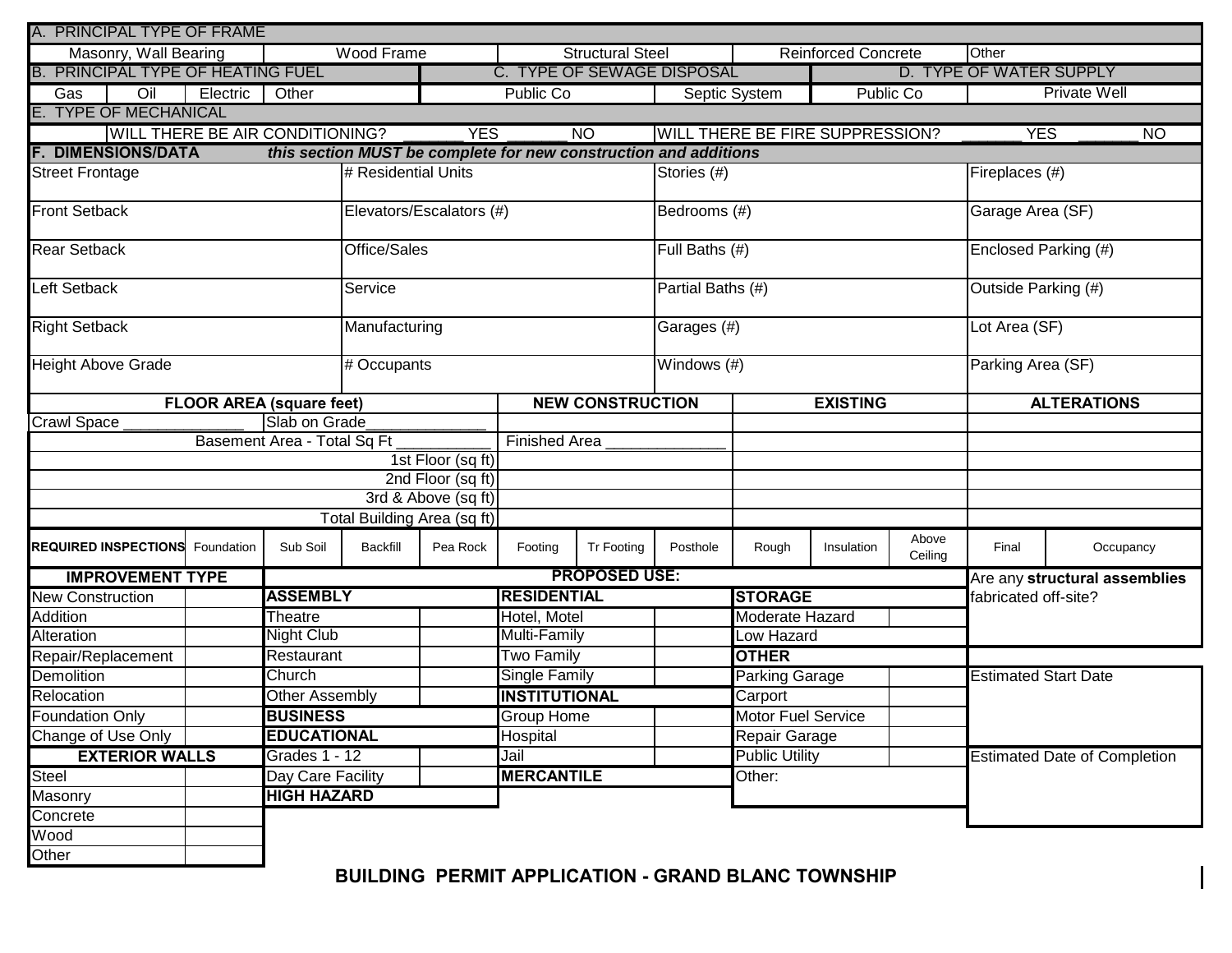#### **HOMEOWNER SIGNATURE REQUIRED ON THIS PAGE IFITHOMEOWNER OBTAINING OWN BUILDING PERM**

The Michigan Licensing Law gives the homeowner an exemption to act as the general contractor if the homeowner is building his own residence for his own use. This means that, in the case of his own single family residence (not a duplex or apartment building) the homeowner may act as the general contractor, even though a licensed builder may be significantly involved. 339.2403 of the Michigan Occupational Code states:

A person may engage in the busines of or act in the capacity of a residential building without having a license if the person is:

An owner of property with references to a structure on the property for the owner's own use and occupancy

If the homeowner acts as the general contractor and pulls the permit he should be made aware of the following:

THAT AS THE PERMIT HOLDER, THE HOMEOWNER INCURS ALL OF THE LIABILITY AND ALL OF THE RESPONSIBILITY THAT THE LICENSED CONTRACTOR WOULD NORMALLY ASSUME.

#### *THIS MEANS THAT:*

|   | IT WILL BE THE HOMEOWNER'S RESPONSIBILITY TO CORRECT ANY CODE                       |
|---|-------------------------------------------------------------------------------------|
|   | VIOLATIONS, EVEN IF THE CONTRACTOR OR ANY OTHER PERSONS DID THE WORK.               |
|   | THE HOMEOWNER CAN BE HELD LIABLE FOR ANY INJURY WHICH OCCURS ON THE JOB, WHETHER IT |
|   | IS A BUILDER'S OR SUBCONTRACTOR'S EMPLOYEE.                                         |
| 3 | THE HOMEOWNER IS RESPONSIBLE FOR WORKER'S COMPENSATION, ALL WITHHOLDING TAXES,      |
|   | BOTH FEDERAL AND STATE, AND FAICA TAXES FOR ALL PERSONS ON THE JOB.                 |
|   | IN THE EVENT OF AN OCCURENCE BEYOND THE BUILDER'S CONTROL (LAWSUITS, ETC.) WHICH    |
| 4 | CAUSES THE BUILDER TO BE UNABLE TO COMPLETE THE WORK, THE HOMEOWNER WILL BE         |
|   | LEGALLY RESPONSIBLE FOR THE COMPLETION OF THE JOB.                                  |

, HAVE READ AND UNDERSTAND THE ABOVE INFORMATION.

SIGNATURE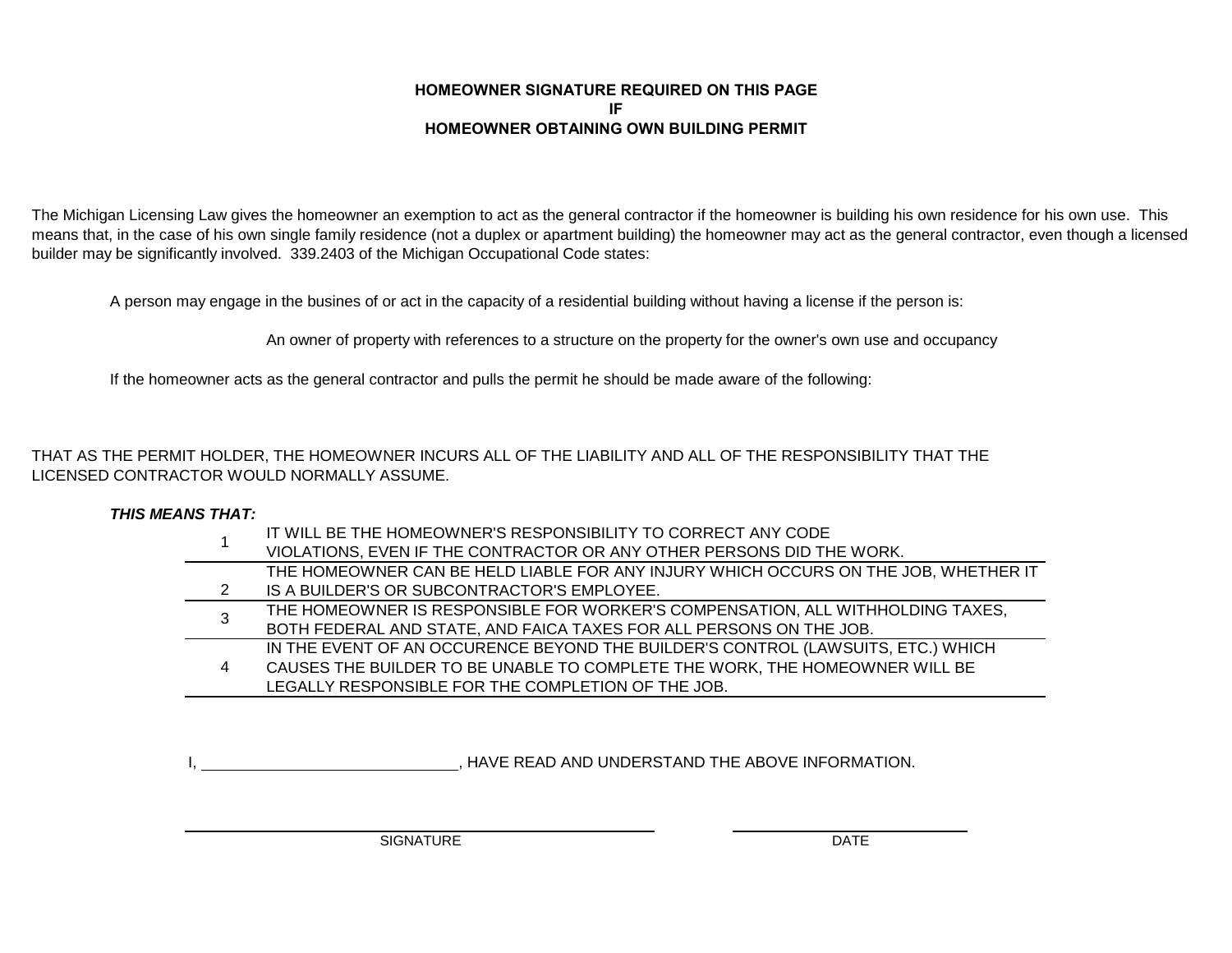# **BUILDING PERMIT APPLICATION - GRAND BLANC TOWNSHIP**

#### **HOUSE. PLAN** *OR* **BLUE PRINT SUMMARY - TO BE USED FOR NEW HOUSES** *OR* **ADDITIONS TO AN EXISTINGNOTE: If I-Joists are used shop drawings must be supplied at time of ROUGH INSPECTION**

| <b>Basement Foundation:</b><br>Spread footing: | Size:                                            |                                       | Framing:<br>I Joist: | (continued)<br>1st Floor Size                                                    | Species    |              | Location  |
|------------------------------------------------|--------------------------------------------------|---------------------------------------|----------------------|----------------------------------------------------------------------------------|------------|--------------|-----------|
|                                                | Reinforcement:                                   |                                       |                      |                                                                                  |            |              |           |
|                                                |                                                  |                                       |                      | 2nd Floor Size                                                                   | Species    |              | Location  |
| Bleeders:                                      | Spacing:                                         | OC                                    |                      | Manufacturer:                                                                    |            |              |           |
|                                                | Size:                                            |                                       |                      |                                                                                  |            |              |           |
| Poured Wall:                                   | Size:                                            | Height:                               |                      | Laminated Beams:<br>Size                                                         |            | Location     |           |
| <b>Block Wall:</b>                             | Size:                                            | Height:                               | Manufacturer:        |                                                                                  |            |              |           |
|                                                |                                                  |                                       | Header:              | Size/Length                                                                      |            | Location     |           |
|                                                | Is a membraned tile/sock tile being used?<br>Yes | No                                    | Stairs:              | Riser height                                                                     |            | Tread width  |           |
| If no, please specify tile:                    |                                                  |                                       |                      | Are stair nosings being used:                                                    | Yes        | No           | Size      |
|                                                | Is basement being dampproofed?                   | <u> a shekara ta 1999 a shekara t</u> |                      | Are Treads: Wood                                                                 | Carpet     | Vinyl        |           |
| Is basement being waterproofed?                |                                                  |                                       | Trusses:             | 2x4                                                                              | 2x6        | Manufactured |           |
| <b>Beam Size</b>                               | Column Size                                      |                                       | Rafters              | Size                                                                             | Species    |              |           |
| Spacing                                        | Reinforcement                                    |                                       | Ceiling Joists       | Size                                                                             | Species    |              |           |
|                                                | Is there 4" of pea stone under basement slab?    |                                       |                      | Are all windows within 5' of tub or shower floor tempered?                       |            | Yes          | <b>No</b> |
|                                                | Yes                                              | No                                    |                      | Is ice & water shield of 90# rolled roofing being using in all valley & eaves?   |            |              |           |
|                                                | Is visqueen under basement slab?                 |                                       |                      |                                                                                  |            |              |           |
| Framing:                                       | <b>Yes</b>                                       | No.                                   |                      | Does the entire roof have #15 felt paper? Yes                                    |            | Yes<br>No    | No.       |
| <b>Exterior Walls:</b>                         | 2x6<br>2x4                                       | <b>Steel Studs</b>                    |                      | Do the submitted plans reflect what is being built?                              |            |              | <b>No</b> |
| Interior Walls:                                | 2x4<br>2x6                                       | <b>Steel Studs</b>                    |                      | If no, explain:                                                                  |            | Yes          |           |
| Floor Joist:<br>1st Floor Size                 | Species                                          | Location                              |                      | Are the plans reversed?<br>(Grand Blanc Township DOES NOT ACCEPT reverse plans). | Yes<br>No. |              |           |
| 2nd Floor Size                                 | <b>Species</b>                                   | Location                              | Sianature:           |                                                                                  |            |              |           |

**BUILDING PERMIT APPLICATION - GRAND BLANC TOWNSHIP**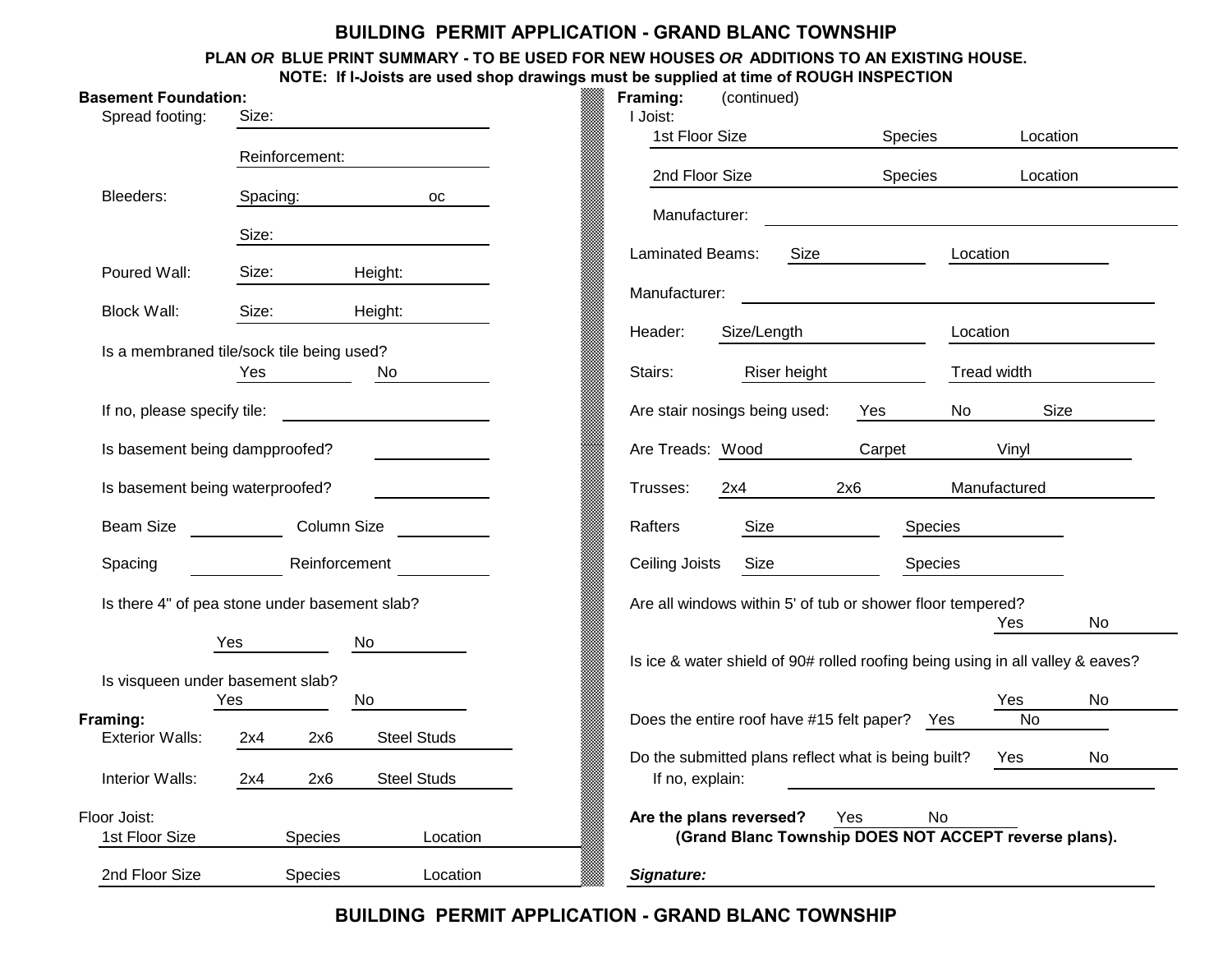#### **WINGS PLEASE USE THIS PAGE FOR ANY REQUIRED SKETCHES OR CONSTRUCTION DRA**

**AYS** *REQUIRED* **PLOT PLAN -** *SHOW ALL DIMENSIONS AND DISTANCES* **INCLUDING ANY RIGHT OF WBUILDING PERMIT APPLICATION - GRAND BLANC TOWNSHIP G C O G C O S**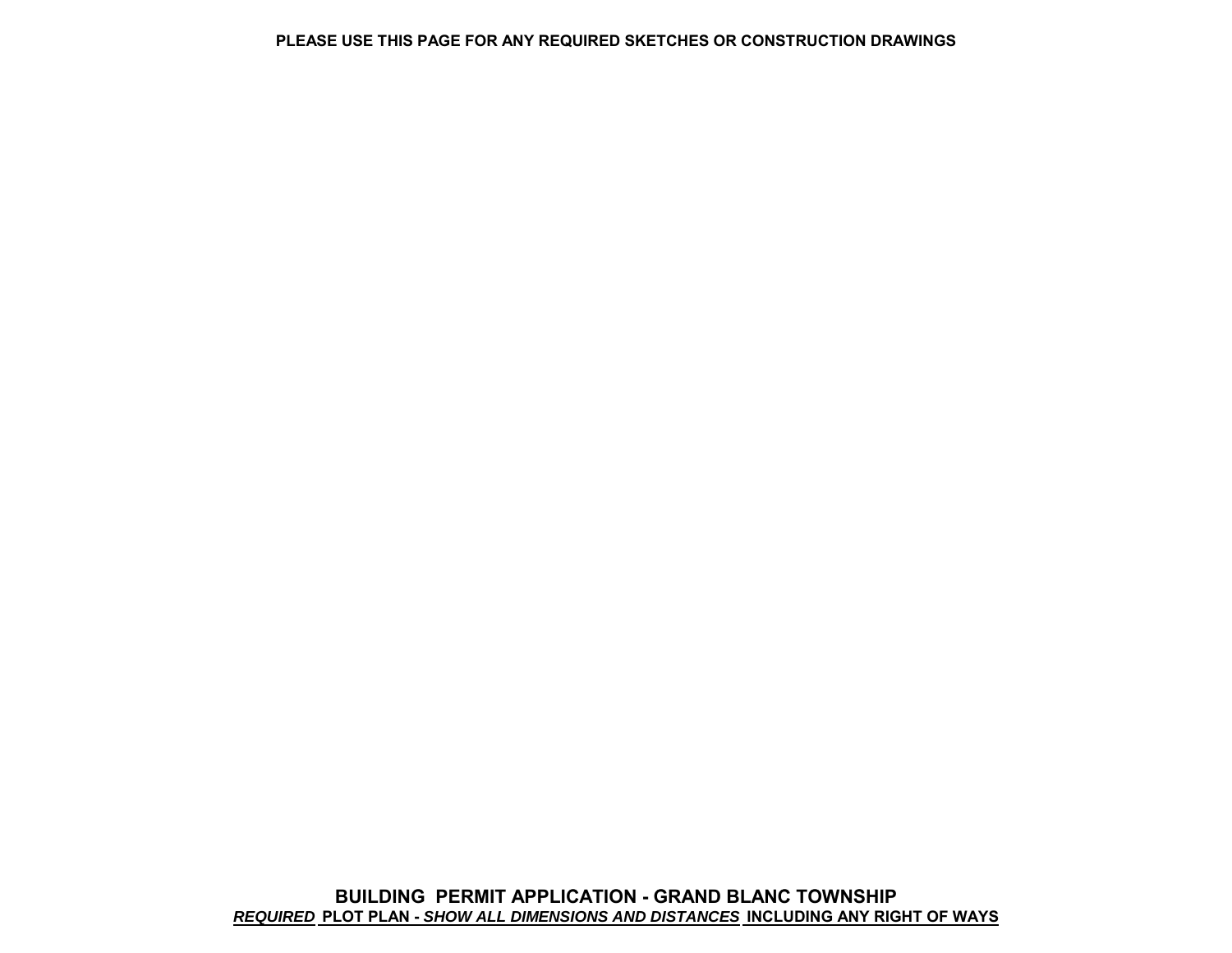## **LOCATE ALL OVERHEAD POWER LINES WITHIN 36 FEET OF PROPOSED CONSTRUCTION**

**V. APPLICANT INFORMATION**

APPLICANT IS RESPONSIBLE FOR THE PAYMENT OF ALL FEES AND CHARGES APPLICABLE TO THIS APPLICATION AND MUST PROVIDE THE **FOLLOWING INFORMATION:**